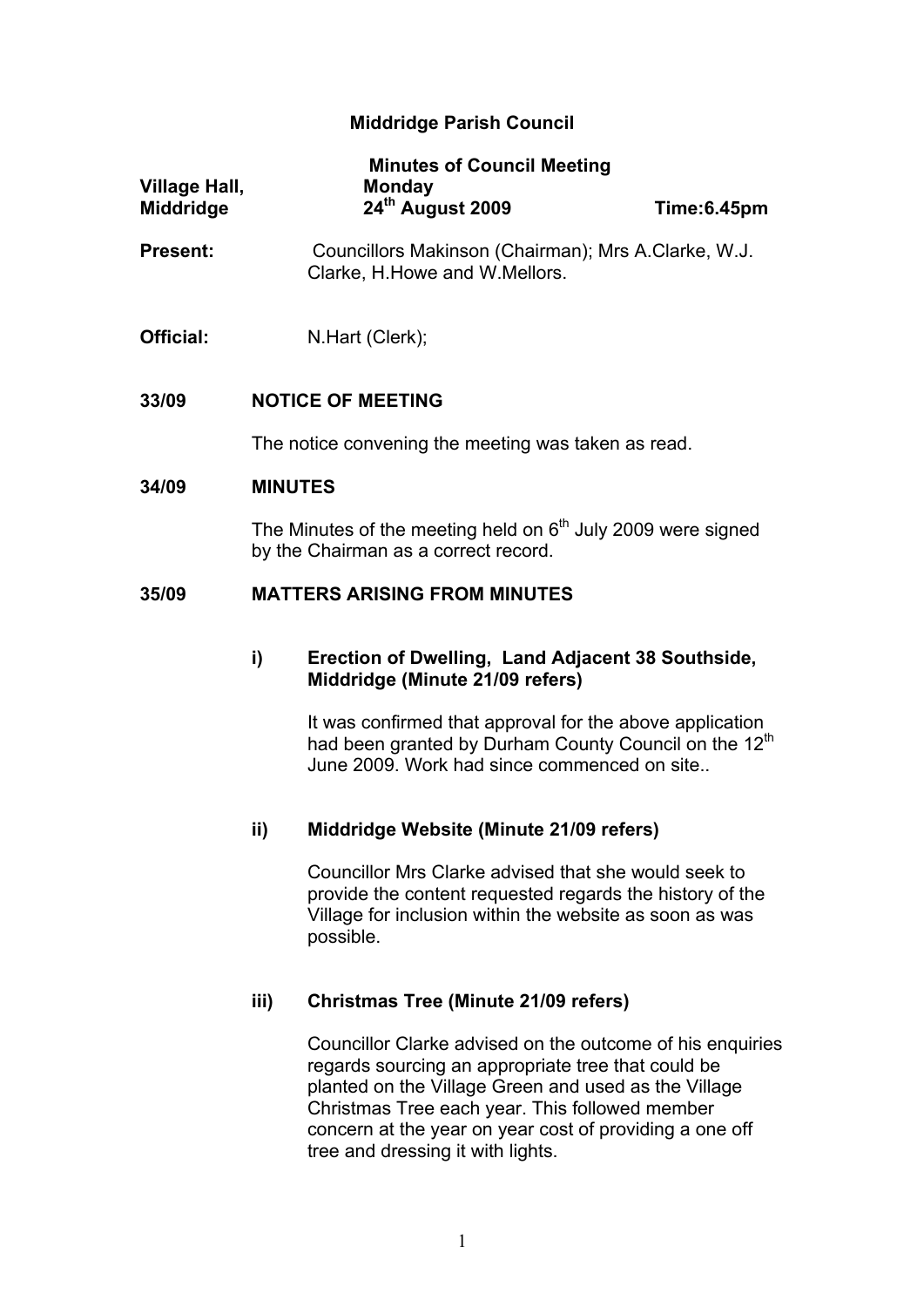GATC had indicated that it would be advisable to purchase and plant 3 appropriate trees, at approximate one foot high, and these would hopefully grow at 2ft per year. Many however failed to take; hence the suggestion to plant more than one.

It was suggested that Councillor Clarke enquire further regards the cost of securing the trees and report back to the next meeting.

#### **iv) Accounts for the Year Ended 31st March 2009 (Minute 21/09 refers**

The Clerk advised that notification had been received from the external auditors that no matters had come to their attention during their audit of the Parish Council's accounts. An invoice for the cost of their audit would be presented as part of the Accounts for Payment item.

## **v) Village Fete (Minute 29/09 refers)**

The Clerk advised that the Council's current public liability insurance extended to cover for £2M, and that should the Council wish to increase it to the proposed £5M, it would require an additional premium of £23.31.

Councillor Clarke advised that the matter of use of picnic tables on the green outside of the Bay Horse had been raised with the landlady; who promised to investigate the matter with the brewery.

# **vi) Chains of Office**

Consideration was given to the need to provide the required number of additional links to the Chains of Office. It was proposed that the Chairman approach Hoppers of Darlington and request a price for providing a further four links, and report back to the next meeting.

## **36/09 ACCOUNTS FOR PAYMENT**

Members considered a schedule of Accounts for Payment; together with an additional invoice received from B.D.Hoy Stayward for £166.75 in respect of the external audit.

**RESOLVED** that the following accounts be approved for payment:-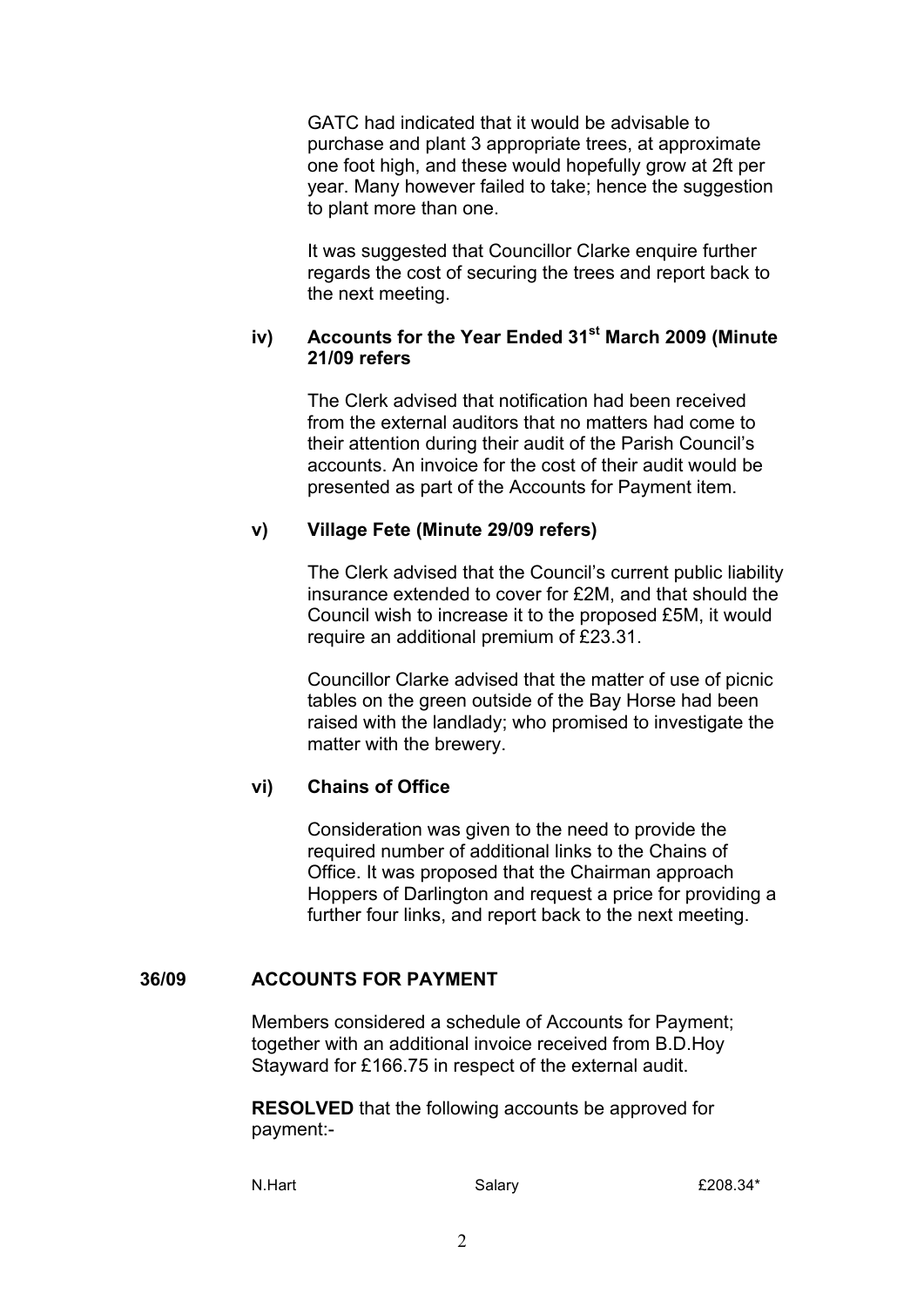N.Hart **Postage 12.34** Stockton on Tees BC Printing Costs 680.00 Complete Weed Control Parish Paths **E1,035.00** BDO Hoy Stayward External Audit 08/09 £166.75

\* backdated to May 2009.

#### **37/09 GROUNDS MAINTENANCE & GENERAL REPAIRS**

i) Grounds Maintenance or General Repairs Issues

The Working Party responsible for maintaining the War Memorial had now obtained the necessary materials and would commence work soon.

Members noted the generosity and community spirit of a resident of the village, Mr Arnold Miller, who had very kindly carried out works to repair the seat adjacent to The Meadows. It was proposed that the Council place on record its thanks to Mr Miller, and that Councillor Mrs Clarke personally convey this message to Mr Miller.

**RESOLVED** that the Parish Council place on record its appreciation to Mr Arnold Miller for the work he undertook to repair the village sear, and Councillor Mrs Clarke personally convey this message to Mr Miller.

## **38/09 PROPOSED DISPOSAL OF ALLOTMENTS BY DURHAM COUNTY COUNCIL, MIDDRIDGE**

The Clerk advised on correspondence received from Durham County Council following concern expressed by this Council as to the freehold valuation placed on the site. DCC confirmed that they believed the valuation to be realistic using open market comparables. Consideration was also given to advice obtained from the National Association of Councils (NALC) regarding the legal costs and procedures associated with allotment acquisition.

Councillor Mellors referred to the legislation available under the Power of Well-Being, which allowed DCC to give the facilities to the Parish Council for free, as it was of continuing community value. This was particularly evident as people from Newton Aycliffe and Shildon, in addition to residents from Middridge, had allotments within the Middridge site. It was suggested that Councillor Mrs Clarke refer the matter to the Great Aycliffe & Middridge Parternship (GAMP) for consideration at their next meeting, with a view to obtaining their support for the proposal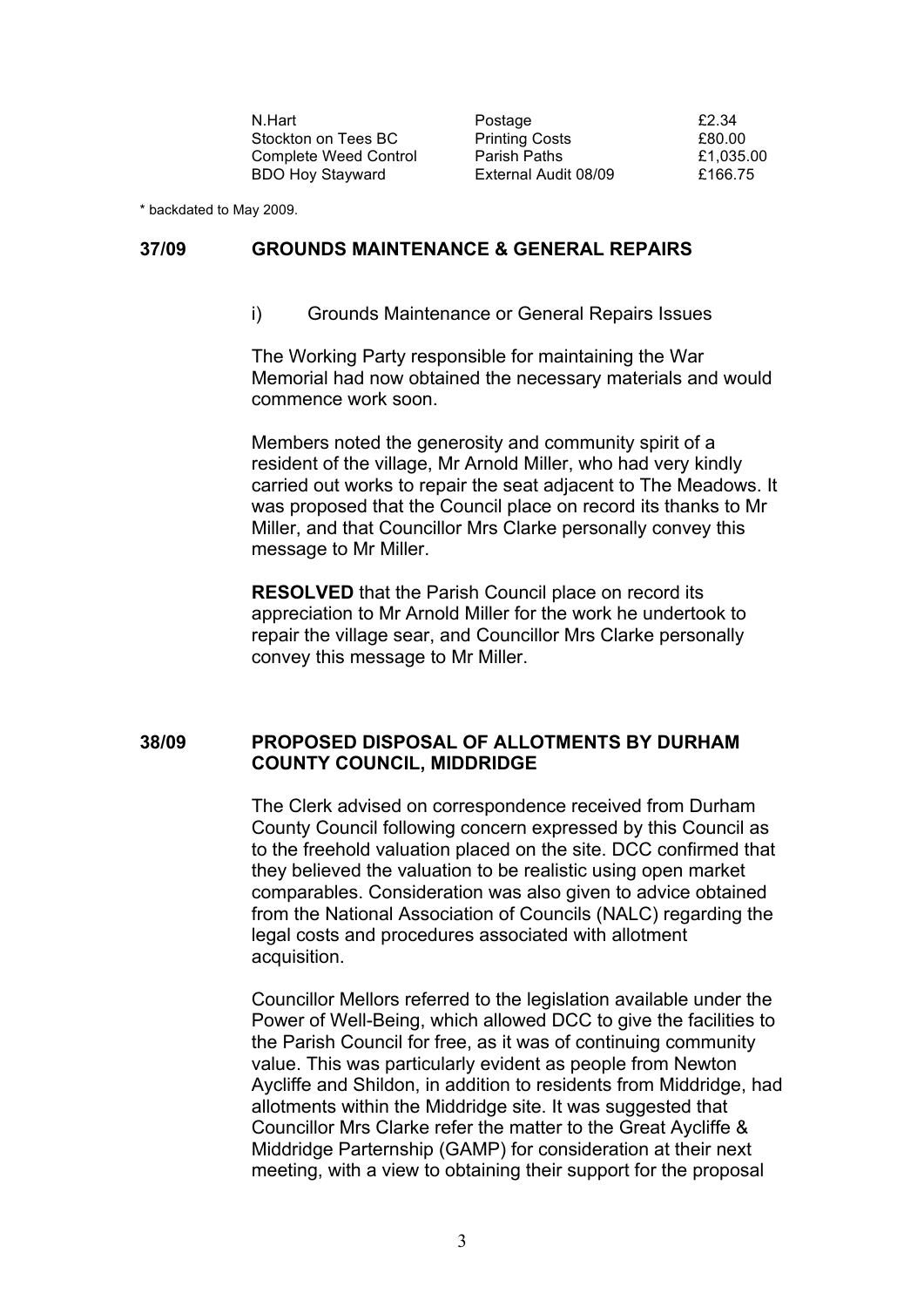that DCC transfer the allotments to this Council for free. Notwithstanding this, a further meeting should be sought with the relevant officer from DCC regarding the proposed terms of the disposal.

With regard to final clarification of the maintenance responsibilities and costs incurred, it was suggested that Councillor Makinson obtain the relevant information from the Allotments Association and inform them of progress to date regarding the proposed transfer of ownership .

#### **RESOLVED** that:-

- 1. The report be noted.
- 2. Councillor Mrs Clarke be authorised to request that GAMP support this Council's proposal that DCC should consider transferring the ownership of the site to the Parish Council for free, given that it would continue to be of community value.
- 3. A further meeting be arranged with the relevant officer from Durham County Council to discuss the proposed disposal further.
- 4. Councillor Makinson contact the Allotments Association to advise them of progress regarding the proposed disposal and seek confirmation of all aspects of their maintenance agreement.

(Councillor Makinson declared a personal, non-prejudicial interest in respect of the above item as a result of being a current allotment holder.)

#### **39/09 PLANNING APPLICATIONS**

The Clerk advised that enforcement action had been taken by DCC to remove the luminous advertisements from the public telephone box.

No comments were considered necessary on the planning applications presented.

#### **40/09 CHILDRENS' PLAY AREA**

Consideration was given to the Clerk's monthly inspection report regarding the condition of the play area and equipment.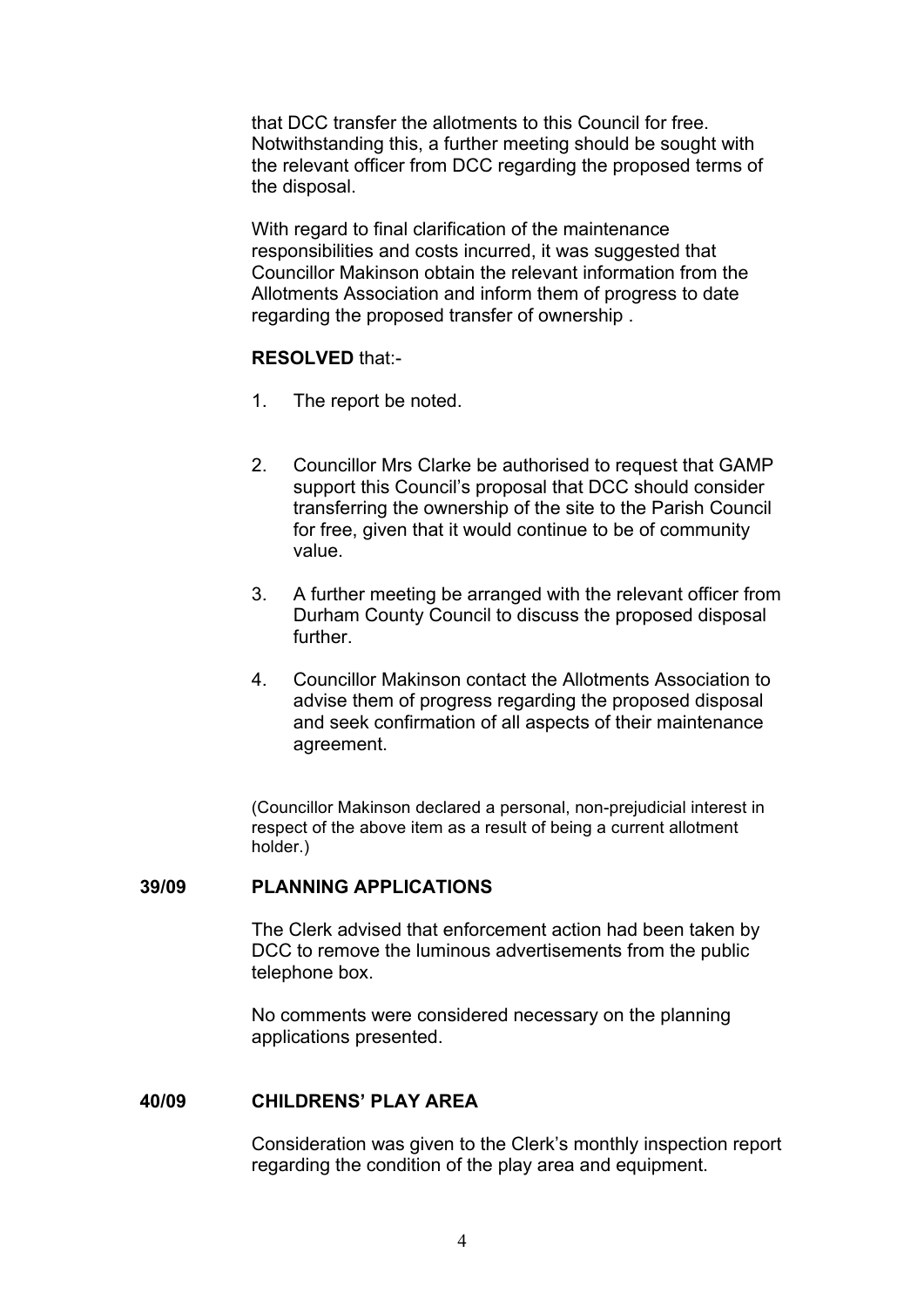It was noted that there was a degree of moss on the floor area of the swings, which required cleaning, and that the two seats on the older childrens swings should now be replaced.

**RESOLVED** that the report be noted.

#### **41/09 GENERAL CORRESPONDENCE**

The following correspondence was noted, together with a letter of thanks from Bob Fleming, Leader of GATC, following condolences sent in respect of the recent loss of his wife Angela :-

- a) Durham County Council Charity/Social Events.
- b) Shildon Town Council-Mayor's Charity Evening.
- c) Durham County Council Strategic Flood Risk Assessment.
- d) Shildon Town Council-Future Civic Events.

## **42/09 G.A.T.C./MIDDRIDGE AREA ACTION PARTNERSHIP ARRANGEMENTS**

Councillor Mrs Clarke advised that Councillor Brian Hall had been appointed as Chairman of the Great Aycliffe & Middridge Area Action Partnership (GAMP), and that the following priorities had been identified by GAMP for continuing work during the first year:-

-Environmental & Street Cleansing; -Support to Community & Voluntary Sector; -Activities for Young People.

The next meeting of GAMP was to be held on Tuesday  $29<sup>th</sup>$ September 2009 at 6.00pm at the Agnew Community Centre.

**RESOLVED** that the report be noted.

# **43/09 REMEMBRANCE SUNDAY-8TH NOVEMBER 2009**

Consideration was given to arrangements for commemorating Remembrance Sunday. It was proposed that a wreath be purchased to the value of £25, and Councillor Mrs Clarke discuss arrangements for the event with Tracy Bellas at Shildon Town Council.